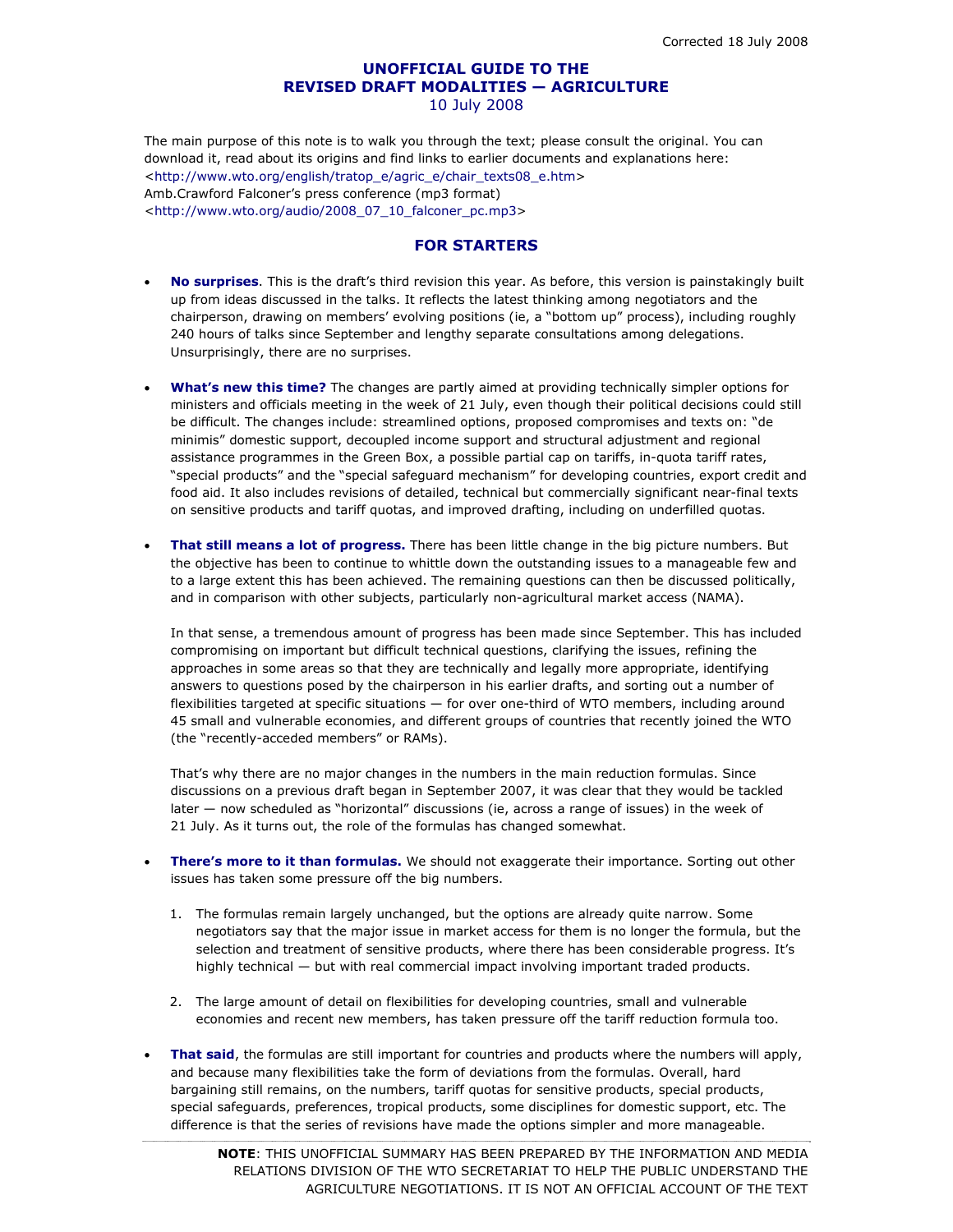## **BASICS**

- The negotiations aim to reform agricultural trade principally in three areas (the "three pillars"): domestic support, market access, and export subsidies and related issues ("export competition").
- The "modalities" spell out how to achieve this, including steps to be taken each year over a period.
- After the "modalities" have been agreed, each country would use them to cut subsidies, support, and tariff ceilings on thousands of products. These and new related rules would be part of the final deal.
- Formulas in the "modalities" would describe the basic cuts in tariffs, support and subsidies. For domestic support and tariffs, "tiered" formulas are used: if support or a tariff is high (ie, in a higher tier) it will be cut more steeply. Export subsidies would be eliminated.
- Not one-size-fits-all: the basic formulas for developing countries prescribe gentler cuts over a longer period. On top of that, a range of flexibilities would allow countries to deviate from the basic formulas, either totally or for some products, particularly in market access. This is designed to take account of countries' different vulnerabilities, the liberalization already undertaken by new members, and a range of special circumstances for some products in different countries.
- New or revised rules and disciplines would also be in the "modalities": these are as important as the formulas and are part of the deal. They include reducing the potential that permitted domestic support could distort trade, ensuring the methods of administering quotas do not themselves impede trade, and disciplining export finance, exporting state trading enterprises and international food aid so that they do not provide loopholes for export subsidies.

# **JARGON BUSTER**

**Boxes** — categories of domestic support.

**Amber Box** — domestic support considered to distort production and trade, eg, by supporting prices or being directly related to production quantities, and therefore subject to reduction commitments. Officially, "aggregate measurement of support" (AMS)

**De minimis** — Amber Box supports in small, minimal or negligible permitted amounts (currently limited to 5% of the value of production in developed countries, 10% in developing). To simplify this guide to the "modalities", de minimis is treated separately from the Amber box

**Blue Box** — Amber Box types of support, but with constraints on production or other conditions designed to reduce the distortion. Currently not limited.

**Green Box** — domestic supports considered not to support trade or to cause minimal distortion and therefore permitted with no limits.

**Distortion** — when prices are higher or lower than normal, and when quantities produced, bought, and sold are also higher or lower than normal  $-$  ie, than usually exist in a competitive market.

**Tiered formula** — a formula where higher tariffs have steeper cuts than lower tariffs — products with higher tariffs are put in a higher category or tier, which has a steeper cut than lower tiers. Also used for cutting domestic support.

**Tariff line** — a product as defined in lists of tariff rates. Products can be sub-divided, the level of detail reflected in the number of digits in the Harmonized System (HS) code use to identify the product.

**Tariff quota** — when quantities inside a quota are charged lower import duty rates, than those outside (which can be high). (The reductions from the formulas apply to out-of-quota tariffs.)

**Export competition** — term used in these negotiations to cover export subsidies and the "parallel" issues, which could provide loopholes for governments' export subsidies — export finance (credit, guarantees and insurance), exporting state trading enterprises, and international food aid.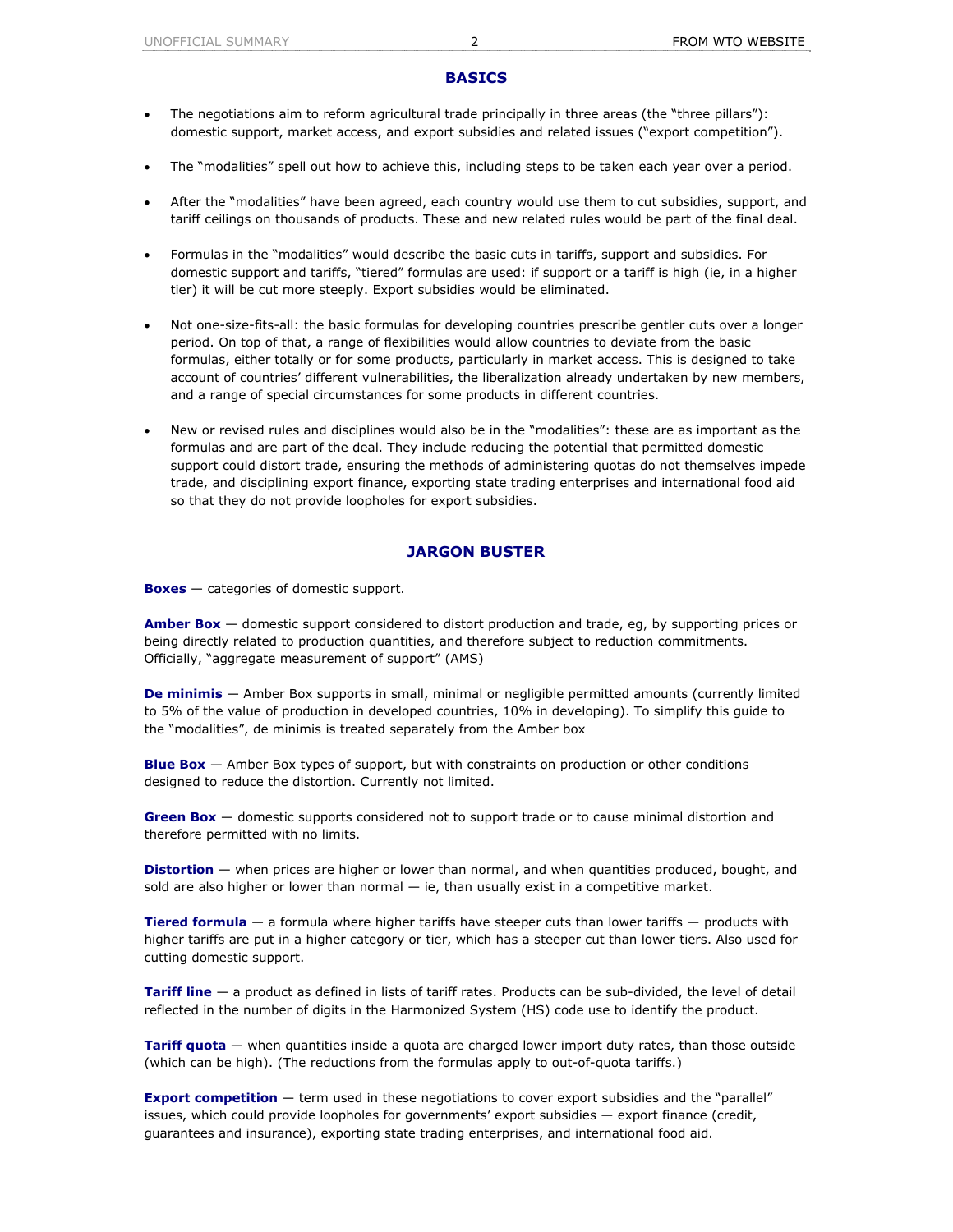# **WHAT DOES THIS MEAN FOR …?**

## **MARKET ACCESS: TARIFFS, TARIFF QUOTAS AND SAFEGUARDS**

What would this mean for wheat, rice, beef, sugar, milk, cheese, potatoes, pineapples, etc? How deep the cuts in their tariffs would be depends on:

- **how high the current tariff is**: higher tariffs have higher cuts, ranging from 50% to 66–73% subject to a 54% minimum average for developed countries, 33.3% to 44–48% for developing or less if they can meet a 36% average cut
- **whether the product is "sensitive" (all countries) or "special" (developing)**: sensitive products would have cuts of only 1/3, 1/2 or 2/3 of the normal cut but with a quantity allowed in at a lower quota; special products would also have smaller cuts, and some might be exempt completely
- **whether the applied tariffs are lower than the bound tariffs**. Cuts are made from legally bound rates. Tariffs actually charged can be lower. If a developing country has a bound tariff of 100% but only charges 25%, the bound tariff would be cut by 42.7% ie, cut to 57.3%. That means no change in the 25% tariff actually charged, with room to more than double the tariff
- **the country's status**: least-developed countries would make no cuts on any products, developing countries in general would make smaller cuts and have more flexibilities than developed, small and vulnerable economies would make even smaller cuts with even more flexibilities, and countries that recently joined the WTO would also have special terms
- **… including if imports increase sharply or their prices fall a lot**. Although the tariff will be cut, developing countries will be able to use a "special safeguard mechanism", allowing them to increase the duty temporarily.

## **SUPPORT FOR FARMERS AND FOR AGRICULTURE**

Support that "distorts" markets would be cut but not eliminated. This is the type of support that depresses world prices and discourages production in poorer countries because it encourages farmers to produce more in the richer subsidizing countries than elsewhere. In times of plenty it has even created wasteful surpluses described as "wine lakes" or "beef mountains". Examples of this type of support include price guarantees or support that is based on how much is produced. Countries providing large amounts of support would cut these the most; many are already reforming their programmes. They and the rest would still be allowed a small or "de minimis" amount limited to 2.5% of the value of production for developed countries, 6.7% for developing. The amount of support a country can give to individual products would also be limited.

But a wide range of support for agriculture as a whole would be allowed without limit under the "Green Box", ie, for development, infrastructure, research, agricultural extension, structural adjustment, etc. Conditions would be tightened to prevent direct income supports, etc, from stimulating production.

# **EXPORT SUBSIDIES**

These would be eliminated by 2013, including subsidies hidden in credit, non-emergency food aid and the activities of exporting state trading enterprises.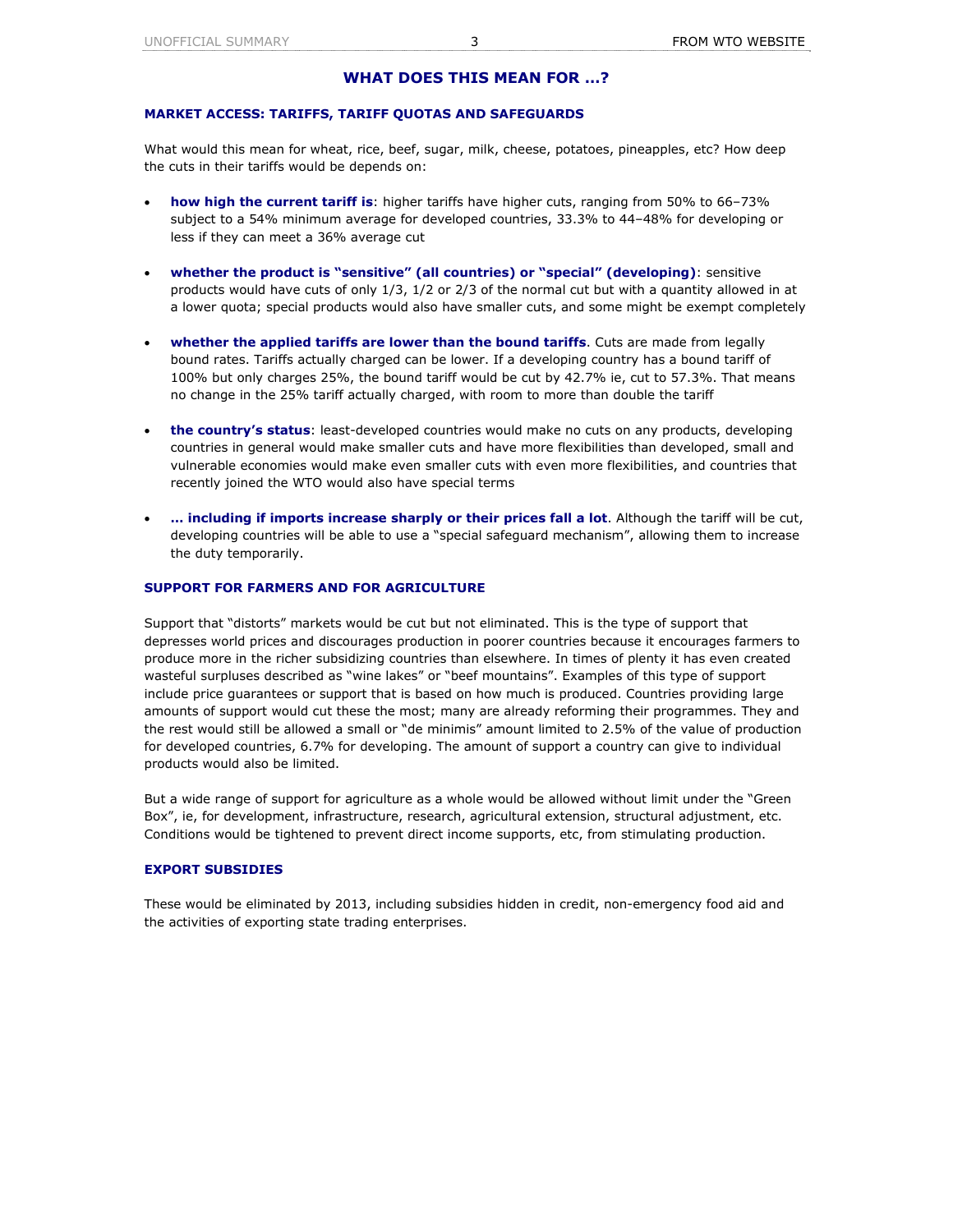# **HIGHLIGHTS OF THIS DRAFT**

Numbers in the draft tend to be in square brackets (indicating they are still to be negotiated) and in some cases the text offers ranges (e.g. tariffs) or alternatives (e.g. domestic support). Terms used in this box are explained in the longer summary.

## **DOMESTIC SUPPORT**

(Explanation of the "boxes": http://www.wto.org/english/tratop\_e/agric\_e/agboxes\_e.htm)

- **Overall trade distorting domestic support** (Amber + de minimis + Blue). EU to cut by 75% or 85%; US/Japan to cut by 66% or 73%; the rest to cut by 50% or 60%. "Downpayment" (immediate cut) of 33% for US, EU, Japan, 25% for the rest. Bigger cuts from some other developed countries whose overall support is a larger % of production value. Cuts made over 5 years (developed countries) or 8 years (developing). (Unchanged)
- **Amber Box (AMS).** Overall, EU to cut by 70%; US/Japan to cut by 60%; the rest to cut by 45%. Bigger cuts from some other developed countries whose AMS is larger % of production value. Also has downpayment. (Unchanged)
- **Per product** Amber Box support: capped at average for notified support in 1995-2000 with some variation for the US and others. (Unchanged)
- **De minimis**. Developed countries cut to 2.5% of production. Developing countries to make twothirds of the cut (no cuts if mainly for subsistence/resource-poor farmers, etc). (Applies to productspecific and non-product specific de minimis support) (Unchanged)
- **Blue Box** (including "new" type). Limited to 2.5% of production (developed), 5% (developing) with caps per product. (Unchanged)
- **Green Box**. Revisions particularly on income support, to ensure it really is "decoupled" (ie, separated) from production levels — and tighter monitoring and surveillance

# **MARKET ACCESS:**

- Tariffs would mainly be cut according to a **formula**, which prescribes steeper cuts on higher tariffs. This is now largely in single numbers instead of ranges of cuts. For developed countries the cuts would rise from 50% for tariffs below 20%, to 66–73% for tariffs above 75%, subject to a 54% minimum average, with some constraints on tariffs above 100%. (For developing countries the cuts in each tier would be two thirds of the equivalent tier for developed countries, subject to a maximum average of 36%.)
- Some products would have smaller cuts via a number of **flexibilities** designed to take into account various concerns. These include: **sensitive products** (available to all countries), the smaller cuts offset by tariff quotas allowing more access at lower tariffs; **Special Products** (for developing countries, for specific vulnerabilities), with more streamlined options than in the previous draft.
- **Contingencies.** Scrap or reduce use of the old "special safeguard" (available for "tariffied" products). Details of the new "special safeguard mechanism" for developing countries have been revised again.

# **EXPORT COMPETITION**

- Export subsidies to be **eliminated** by end of 2013 (longer for developing countries). Half of this by end of 2010.
- Revised provisions on **export credit, guarantees and insurance**, **international food aid** (with a "safe box" for emergencies), and **exporting state trading enterprises**.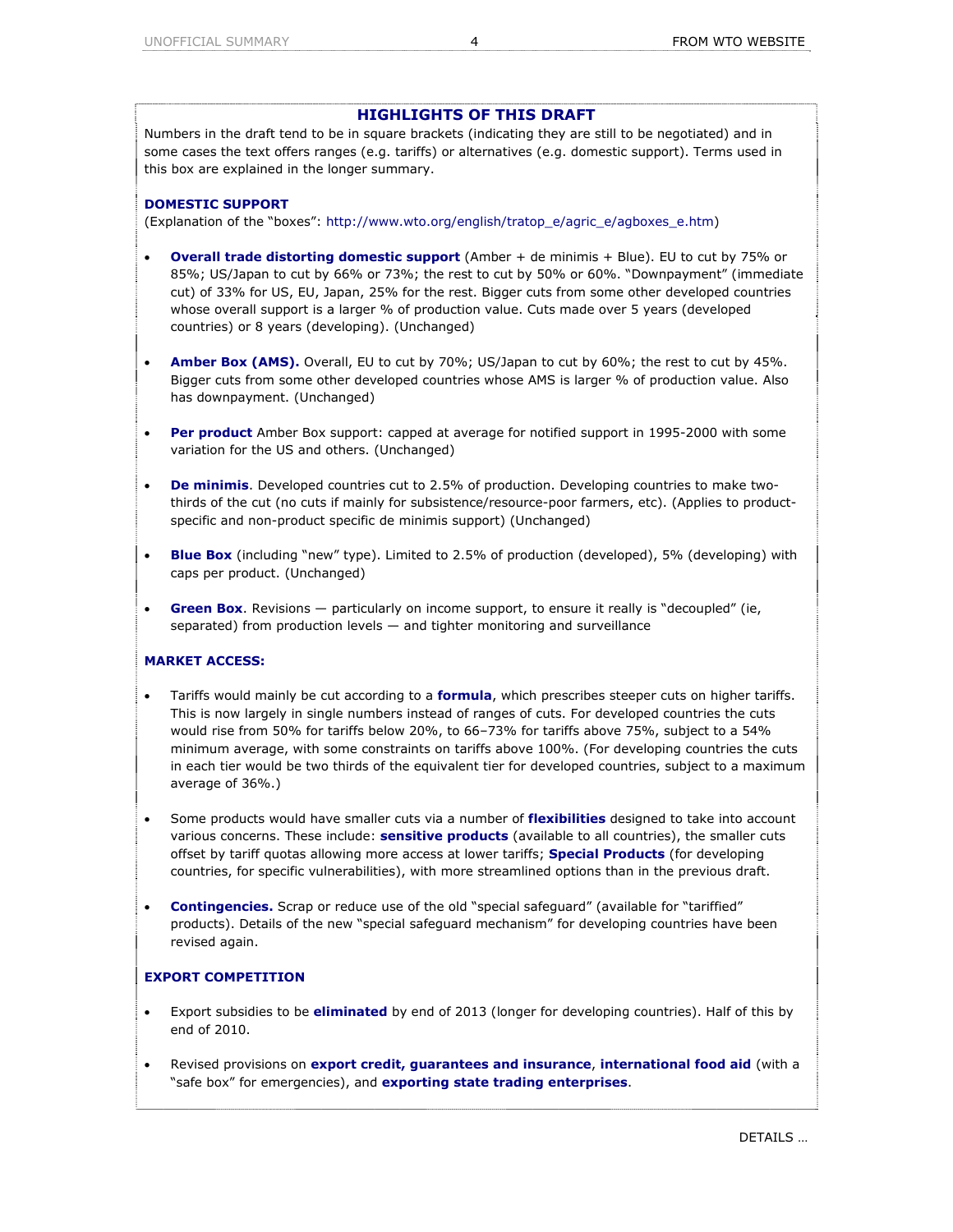# **SOME DETAILS**

# **DOMESTIC SUPPORT**

**Background explanation**: Cutting trade-distorting domestic support would operate simultaneously through three layers of constraints. First, each category of supports would be cut or limited:

- **Amber Box** (the most distorting, with direct links to prices and production, officially **aggregate measurement of support** or **AMS**)
- **De minimis** (Amber Box but in relatively smaller or minimal permitted amounts defined as 5% of production for developed countries, 10% for developing countries)
- **Blue Box** (less distorting because of conditions attached to the support)

Second, for each of these, there would also be some constraints on **support for individual products ("product-specific")**.

Third, on top of that would be cuts in the permitted amounts of all three combined:

### • "**Overall trade-distorting domestic support" (OTDS)**

(News reports of some countries being asked to cut their supports to certain amounts of dollars or euros are referring only to that last "overall" discipline.)

**In these "modalities":** The cuts would be achieved by two methods (these are cuts in permitted ceilings, which may or may not bite into actual spending):

1. **Tiered formulas**. Like the tariff formula, the formulas for the **Amber Box** and **overall distorting support** are also expressed as "tiers" with support in the highest tier having the steepest percentage cuts. Countries with larger support go into higher tiers.

2. **Limits** (or cuts resulting in limits). For **de minimis**, **Blue Box** and **support for each product**.

## **OVERALL TRADE-DISTORTING DOMESTIC SUPPORT (Amber + de minimis + Blue)**

Most of this is essentially unchanged. Cuts are to be made from figures for a base period of 1995–2000 (paragraph 1)

# (Par.3)

• Highest tier (above \$60bn, i.e. EU), cut by 75% or 85%.

(EU's starting point or "base level" — a combination of the current ceilings in Amber Box and "de minimis" support plus a limit on Blue Box support that applies when the concept of "overall tradedistorting domestic support" kicks in  $-$  for 15 members is estimated at  $\epsilon$ 110.3bn. The cut would bring the ceiling down to €27.6bn)

• Middle tier (\$10bn–\$60bn, i.e. US, Japan), cut by 66% or 73% (US's starting point is estimated at \$48.2bn. The cut would bring the ceiling down to \$16.4bn or \$13bn) (Japan would make a bigger effort because its overall support ceiling is more than 40% of the value

of its agricultural production  $-$  a cut halfway between the cuts of the top and second tiers  $-$  Par.4)

• Lower tier (below \$10bn. i.e. other developed countries), cut by 50% or 60%

**Downpayment**: 33.3% is cut from the start of the implementation period (a "downpayment") for the top three subsidizers (ie, EU, US and Japan); 25% for other developed countries (Par.5)

**Implementation**: 5 years for developed countries, 8 years for developing; equal annual steps (Pars.5, 8).

**Base level**: the starting point for the percentage cuts. This is needed because the concept of "overall trade-distorting domestic support" is new, because there is a new type of Blue Box programme, and because previously there were no limits on Blue Box payments. When countries make no cuts, they have to stay within the base-level amounts (except least-developed countries)  $(\text{Par}.10)$ .

The base level for developed countries = Amber Box commitment ceiling  $+15\%$  of the value of production (comprising 5% for current "de minimis" support for agriculture in general, another 5% for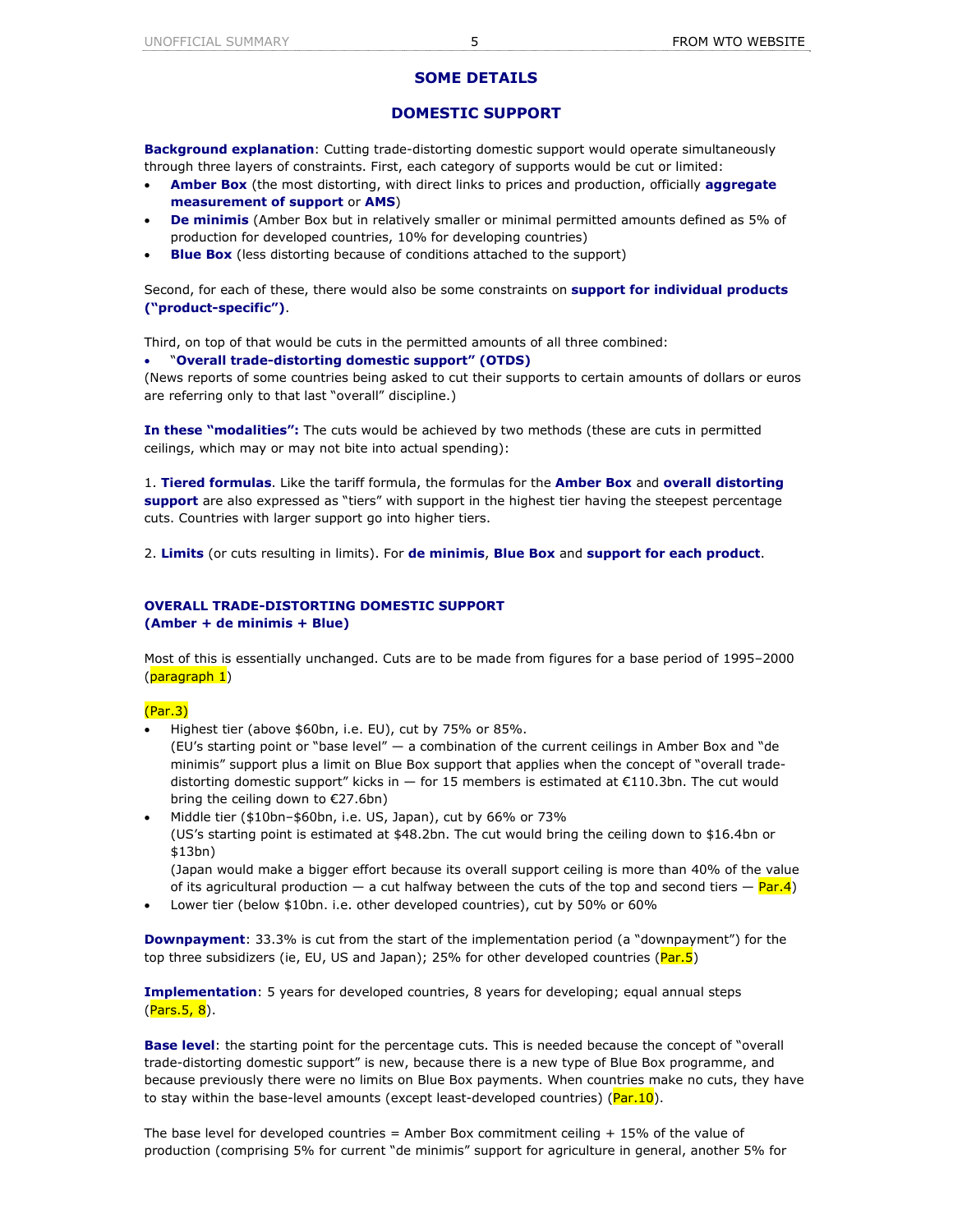"de minimis" support targeted at specific products, and 5% for Blue Box support) — the Blue Box component could be higher if the actual support in this category was more than 5%. (Par.1)

**Developing countries**. Those with Amber Box commitments (ie, with ceilings higher than the minimal "de minimis" level and therefore required to reduce the ceilings): cut by two-thirds of the formula cut. But net food-importing countries (Tunisia, Morocco, Jordan, Venezuela) among these would be exempt. (Par.7) Those without Amber Box reduction commitments, would not have to reduce overall distorting support, but would have to stay within the base amount of support. (Pars.6, 10)

**Recent new members**. New members who joined very recently (Saudi Arabia, FYR of Macedonia, Viet Nam, Ukraine), and some others with low incomes (Albania, Armenia, Georgia, Kyrgyz Rep, Moldova) would make no cuts. Others would make two-thirds of the formula's cut. (Par.9)

**Transparency**: Included in the text is a requirement for some countries to provide their data on the value of production (used to calculate the overall limits) annexed to the "modalities". These are developed countries and those developing countries that have to cut their overall distorting support, ie, all countries whose Amber Box support ceilings exceed the minimal ("de minimis") levels and have to be reduced — net food importing developing countries, least developed countries and some recent new members would not be included. (Par.12)

### **AMBER BOX (i.e. FINAL BOUND TOTAL AMS)**

(Par.13) (Unchanged)

- Highest tier (above \$40bn, i.e. EU), cut by 70%. (EU's current ceiling is €67.16bn. Cut would bring ceiling down to €20.1bn)
- Middle tier (\$15bn–\$40bn, i.e. US, Japan), cut by 60% (US's current ceiling is \$19.1bn; down to \$7.6bn after cut.)
- Lower tier (below \$15bn. i.e. all others), cut by 45%

Japan would make the top tier cut, effectively putting it in the top tier. Other developed countries whose Amber Box support is more than 40% of the value of their agricultural production would also make a bigger cut, i.e. a cut halfway between the cut of their tier and the tier above.  $(Par.14)$  (Also unchanged)

**Downpayment**. The top three subsidizers (ie, EU, US and Japan) to cut 25% from the start. All other cuts in equal annual steps over five years (eight for developing countries). (Par.15) (Unchanged)

**Various developing countries** would make two-thirds of the formula cut or be exempt cuts (if their present ceilings are below US\$100m — new — or if they are net food importers), and would continue to be allowed some types of support.  $( Pars. 16-18)$  (Unchanged)

**Recent new members**. New members who joined very recently, and some others with low incomes (Saudi Arabia, FYR of Macedonia, Viet Nam, Ukraine; Albania, Armenia, Georgia, Kyrgyz Rep, Moldova) would make no cuts. Some would be allowed to exclude investment subsidies from Amber Box calculations. Some would make two-thirds of the formula cut.  $(Par.19)$ 

**Inflation** can have an effect on calculations of support, which in turn could run foul of committed limits. The text says allowance for this under the Agriculture Agreement will continue in effect. A sentence adds this will include consideration for developing countries facing sharp rises in food prices. (Par.20) (Unchanged)

**Amber Box support per product** would be limited to no more than the amounts actually provided on average in 1995–2000 (with some variation for developing countries). The calculation for the US would be based on total Amber Box support for specific products per year for that period but shared among products according to the average share over the years 1995–2004. Some additional adjustments would be made for special situations. Developing countries would be allowed to choose from three options. Developed countries would annex data on their limits-per-product to the modalities. (Pars.21-29) (Unchanged.)

## **DE MINIMIS**

(Amber Box supports in relatively small or minimal amounts, currently limited to 5% of production in developed countries, 10% in developing)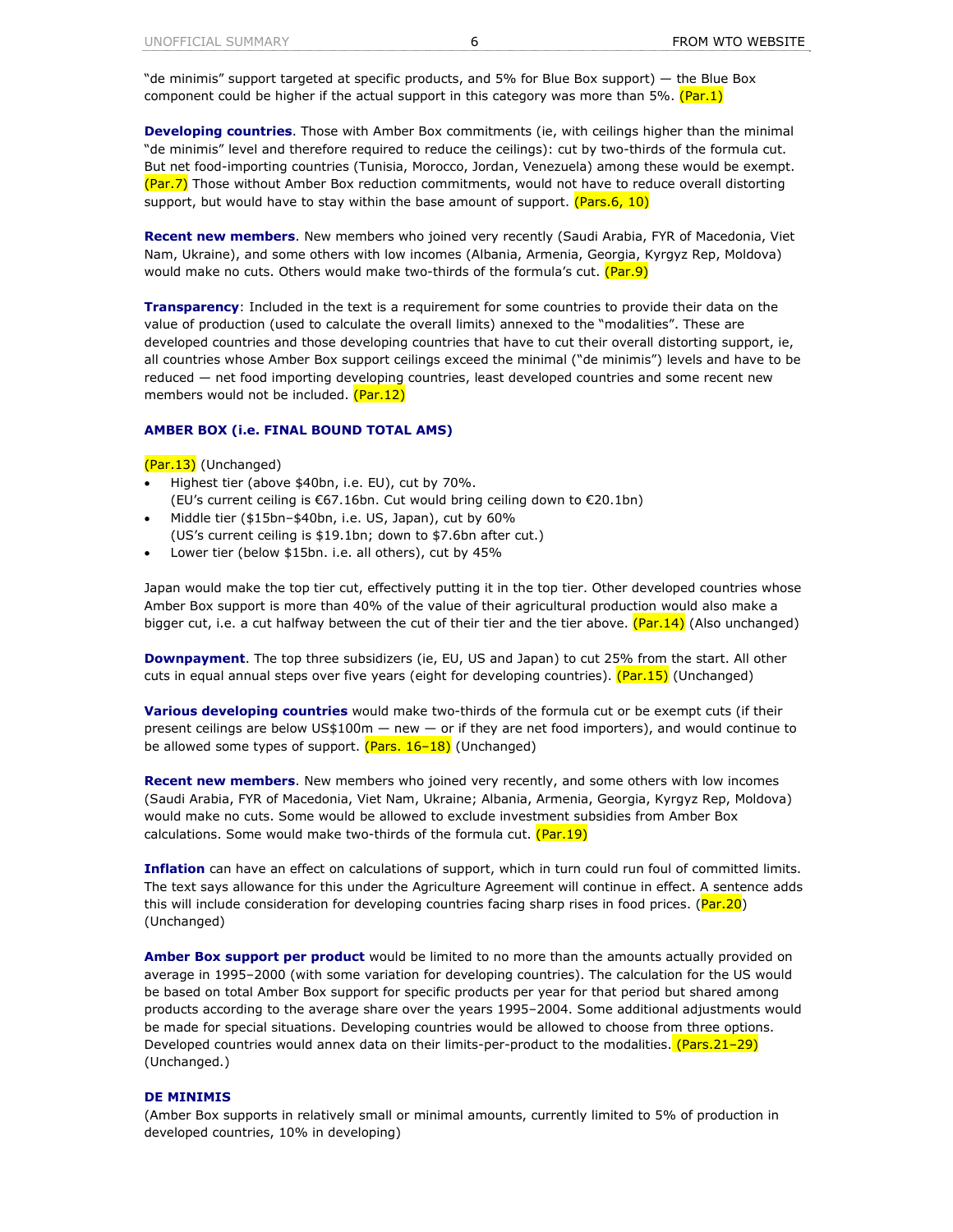- Developed countries: cut by 50% from day one (i.e. cap at 2.5% of the value of production, from the current 5%)  $(Par.30)$  (60% option removed)
- Developing countries with Amber Box commitments: cut two-thirds of the above cuts (from the current 10% of the value of production, ie, ending up with about 6.7% of the value of production). Exempt from cuts: if almost all is for "subsistence and resource-poor farmers" or the country is a net food importer.  $(Pars.31-32)$  (Now over three years)
- Recent new members: no cuts for those who joined very recently and some with low incomes (Saudi Arabia, FYR of Macedonia, Viet Nam and Ukraine; Albania, Armenia, Georgia, Kyrgyz Rep, Moldova). Others make at least one-third of the standard cut. (Par.33) (Unchanged)

# **BLUE BOX**

**New type**. (The present Blue Box distorts trade but the distortion is limited; it's for direct payments to farmers based on the number of animals they have or the area planted, but with production limits so that over-production is curbed.) The Agriculture Agreement would be amended to add a new type of Blue Box based on payments that do not require production but are based on a fixed amount of production in the past (eg, for US "countercyclical payments"). (Par.35)

A country would have to decide which type of Blue Box to use. It would normally only use one type for all products and this would not change. Any exceptions would have to be approved now (when "schedules" of commitments are agreed). In any case, any product can only receive one type of Blue Box support. (Par. 36–37)

**Limit** (unchanged): 2.5% of the value of production during the base period (Par.38). More is allowed for **some countries** (such as Norway) that now use a lot of Blue Box support as they reform their support by shifting away from the more distorting Amber Box — if the Blue Box support is more than 40% of trade-distorting support, it is cut by the same percentage as the Amber Box cut over two years (Par 39). **Developing countries**: 5% of the value of production, with flexibility for some special circumstances. (Pars.48–50) (Modified) **Recent new members**: 5% of the value of production, with some flexibility over the base period. (Par.51) (Modified)

**Other criteria**: The 2008 texts spell out in greater detail how limits would also be imposed on Blue Box support **for each product**. Generally the limits are the average spent in 1995–2000, with adjustments if there are gaps in spending in some years. For the US, the limits are 10% or 20% more than estimates of maximums under the 2002 Farm Bill. US data are in **Annex A**. Various provisions deal with a range of situations, including the possibility of going above Blue Box limits per product if an equivalent reduction is made in the Amber Box limits for that product, and for enabling Blue Box payments on products that did not previously receive them. For developing countries the combined Blue Box limit on these "new" products has been raised in this text to 30% of the overall Blue Box limit. (Pars.40–50)

### **GREEN BOX**

(Ie, support that does not distort production or prices or causes minimal distortion.) The Agriculture Agreement's provisions (its Annex 2) would be amended to allow more development programmes by developing countries and to tighten criteria for developed countries (e.g. on decoupled income support). This latest revised text further refines provisions dealing with the question of "fixed and unchanging" base periods for income support, structural adjustment and regional assistance programmes (including the notion that farmers expectations or decisions must not be altered by any exceptional changes); and possible revision of conditions for developing countries' food stockpiling purchases from low-income farmers or those with few resources, at prices that are higher than the market.  $(AnnexB)$  (Some modification)

(Some members have argued that in order to ensure Green Box programmes are genuinely "green" (i.e. non-distorting), transparency, monitoring and surveillance should be enhanced. This would be part of a general revision of monitoring and surveillance  $-$  Annex M)

## **COTTON**

Trade-distorting domestic support for cotton would be cut by more than for the rest of the sector. The text includes a formula reflecting this, based on a formula proposed by the "Cotton Four" African countries in 2006. (Par.54) (Unchanged)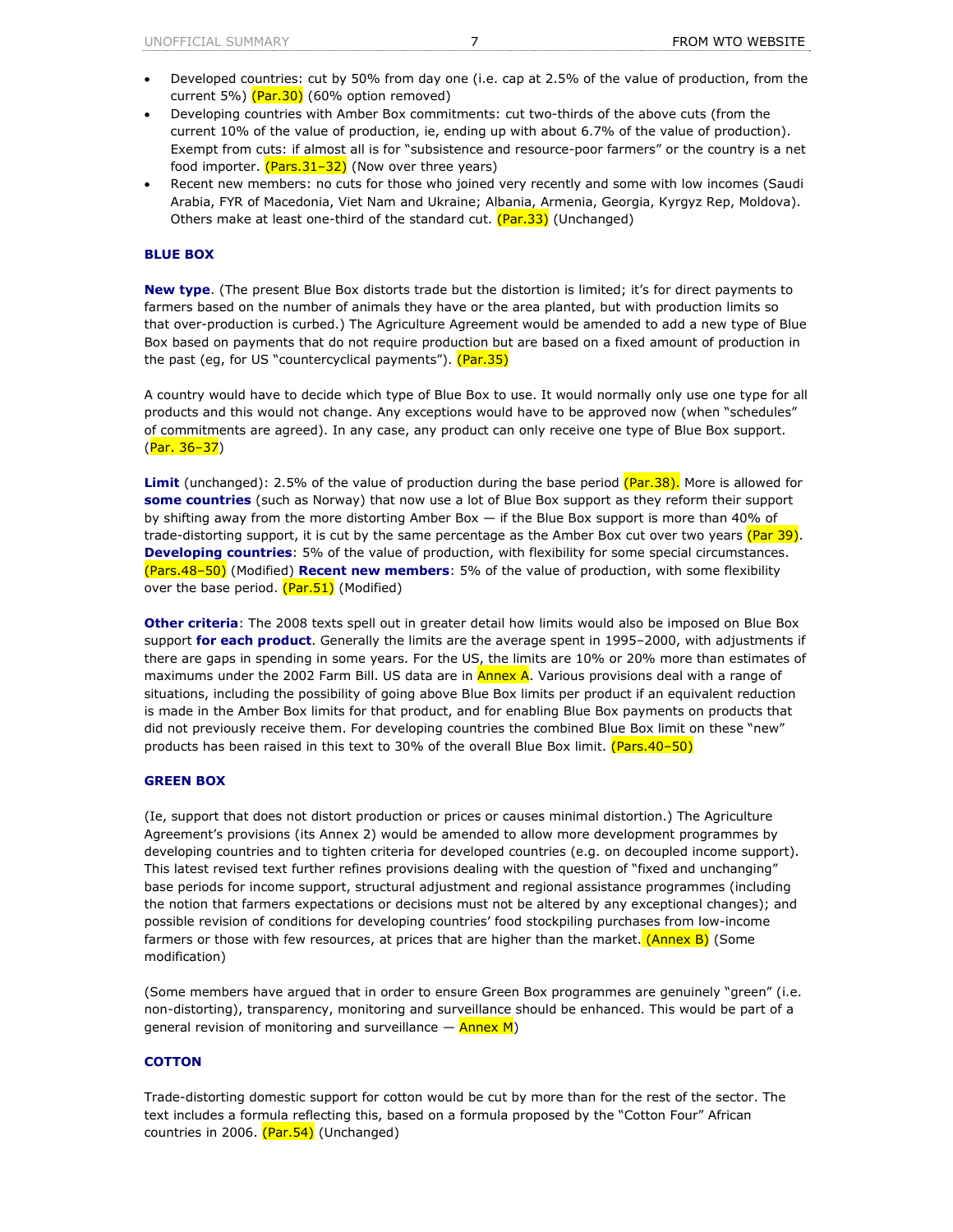Mathematically, the formula says that if a country's general Amber Box cut is "*Rg*", then,

the percentage cut for cotton = *Rg* + ((100-*Rg*)x100) / 3x*Rg*

Eg, if the US Amber Box reduction is 60%, as above, then its cut in Amber Box support for cotton would be 82.2% i.e. (60+(40x100/180))%. That is unchanged and remains unsettled.

Blue Box support for cotton would be capped at one-third of what would be the normal limit (Par.55). (Unchanged)

Developing countries with Amber and Blue Box commitments would make two-thirds of developed country cuts for cotton and over a longer time period (Pars.57 and 58). (Unchanged)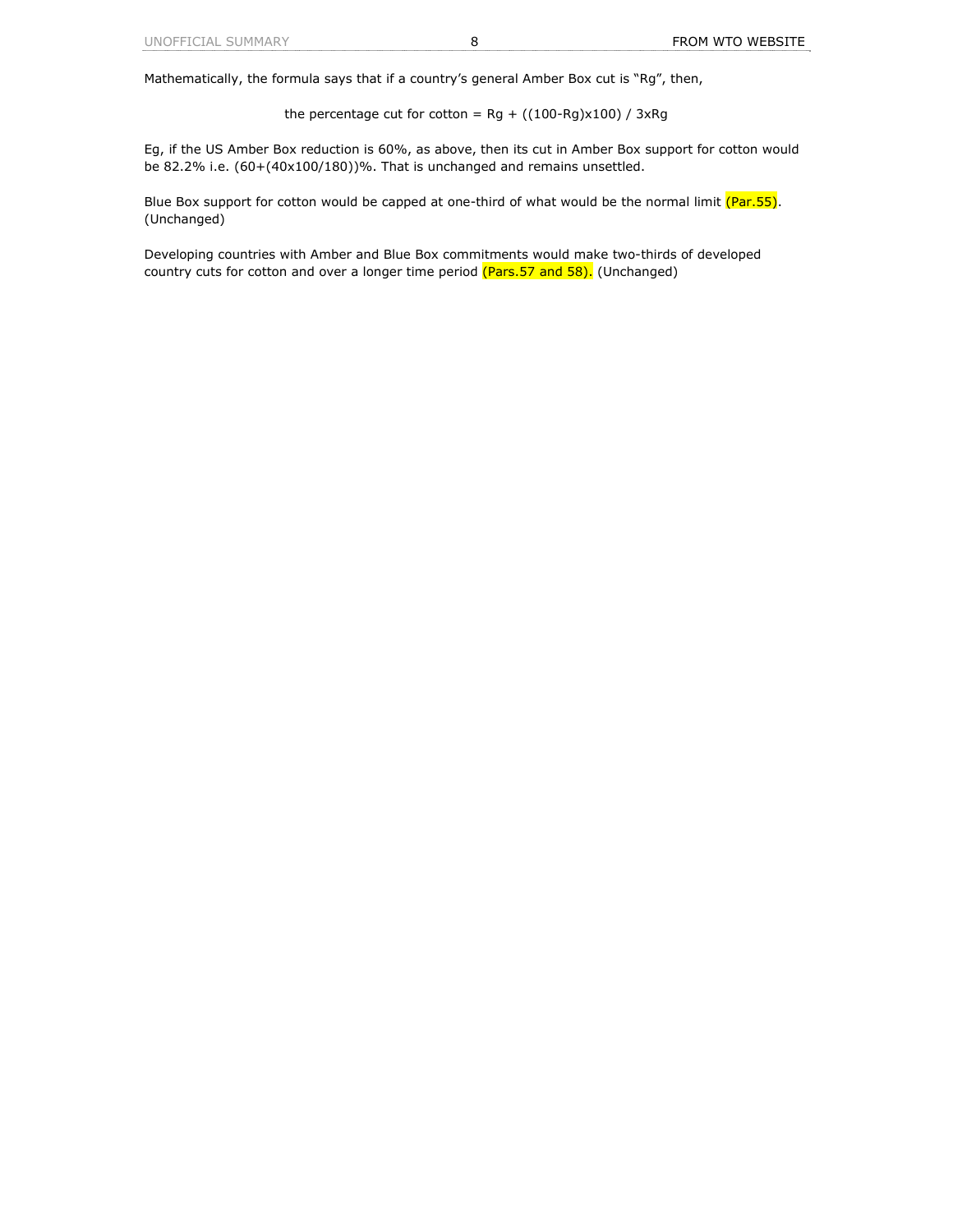# **MARKET ACCESS**

### **TARIFF REDUCTION FORMULA: THE BOTTOM LINE**

The tiered reduction formula is the **main approach** for cutting tariffs (from the maximum rates that each country has legally bound in the WTO — "bindings" or "bound rates"). Products are categorized by the height of the starting bound tariff (Year 0 in the charts below). Products in higher tiers have steeper cuts. Eventually a single percentage cut will be negotiated for use in each tier: the May text replaced most ranges of possibilities (eg, 48%–52% in the bottom tier for developed countries) with single numbers that are roughly midpoints in the previous ranges (for details see charts on next page).

For developing countries, the standard cuts in each tier would be two-thirds of the equivalent cut for developed countries. The numbers in the formulas are among the narrower set of more political issues that will probably only be settled when compared with non-agricultural market access and possibly other issues, and the negotiations go to a more political level.

However, the general tiered formula will not apply to all products. Some flexibility is spelt out for some products (details below), including those that are politically "sensitive" and those that are "special" because they affect food security, livelihood security and rural development in poorer countries.

Developing countries have more exceptions, particularly the smallest and most vulnerable among them — the text lists around 45 small and vulnerable economies, meaning that **over half of developing countries** that are not least-developed would be eligible for even smaller reductions (Annex I). Leastdeveloped countries and some recent new members will not have to make any cuts  $(Par.138)$ .

**The charts** (next page) indicate the scale of cuts for the two groups of countries. The purpose is only to illustrate how the formula works and to allow developed and developing countries' cuts to be compared. The solid lines compare developed and developing countries' cuts from starting tariffs that are mid-points in the developed countries' lower three tiers and arbitrarily 100% in their top tier. The dotted lines show cuts from mid-tier or 150% in the top tier, for developing countries.

For the top tiers, the charts show the maximum and minimum cuts. For the other tiers, the chairperson's single suggested cuts are used.

Note that the **special treatment for developing countries** can sometimes work doubly. Not only are the cuts in each tier gentler, but many products (such as those with a 100% tariff) fall into a lower tier in the formula (top tier for developed, upper middle tier for developing), meaning that the cut is even gentler.

The only products that are in the same tier for both developed and developing countries are those with tariffs above 130% (top tier), those with tariffs of 30%–50% (lower middle tier), and those with tariffs below 20% (bottom tier).

However, the tariff formula is by no means the whole story …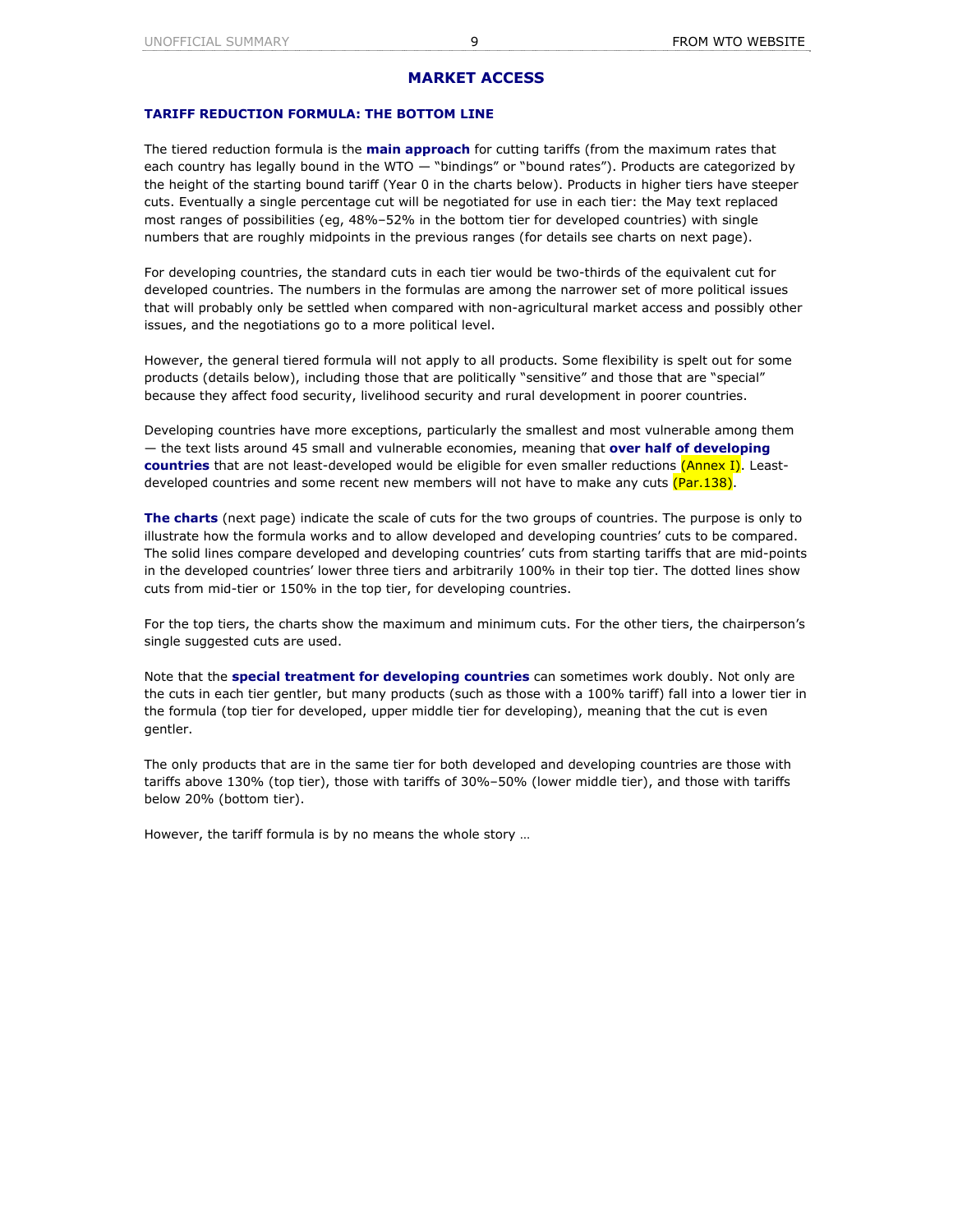

### **Developed countries and all of the Developing countries in the Developing countries**



**Top tier**: tariffs above 75% — cut by 66-73% **Upper middle tier**: tariffs below 75%, above 50% cut by 64% **Lower middle tier**: tariffs below 50%, above 20% —

cut by 57%

**Bottom tier**: tariffs below 20% — cut by 50%

**Subject to a minimum average cut** of 54%, taking into account deviations from the formula — both larger and smaller cuts than the formula. If the result is a smaller average, then additional reductions would be made. (Pars.61-62)

**LATEST: DEVELOPED COUNTRIES LATEST: DEVELOPING COUNTRIES**

Two thirds of developed countries' cuts in each tier

**Top tier**: tariffs above  $130\%$  - cut by  $44-48.7\%$ **Upper middle tier**: tariffs below 130%, above 80% cut by 42.7% **Lower middle tier**: tariffs below 80%, above 30% cut by 38%

**Bottom tier**: tariffs below 30% — cut by 33.3%

**Plus a maximum average cut** of 36%. If the average is more than that, the cut by the formula can be reduced. (Par.63–64)

## **FLEXIBILITIES IN BRIEF: DEVIATIONS AND EXEMPTIONS FROM THE BOTTOM LINE**

For developing countries these could be quite extensive, and in some cases the bottom-line formula could be the exception rather than the rule, or it could be discarded completely:

- **Sensitive products** (available for all) would have smaller cuts than from the formula, but with new quotas allowing imports at lower tariffs ("tariff quotas") to provide some access to the market. Deviations would be one-third, half or two-thirds of the cut, with the tariff quota adjusted in relation to the deviation. (More details below)
- **Maximum average cut** (developing countries) 36%. Developing countries could reduce the formula's cuts in order to stay within that average maximum. The average would take account of all deviations from the formula, including the smaller cuts made on sensitive products. ( $Par. 64$ )
- **Smaller maximum average cut without using the formula at all** (45 small and vulnerable economies) — 24% achieved by designating products as "special" (see below) if they deviate from the formula including exemption from cuts, and no need to use indicators. (Pars.65, 121 and Annex I)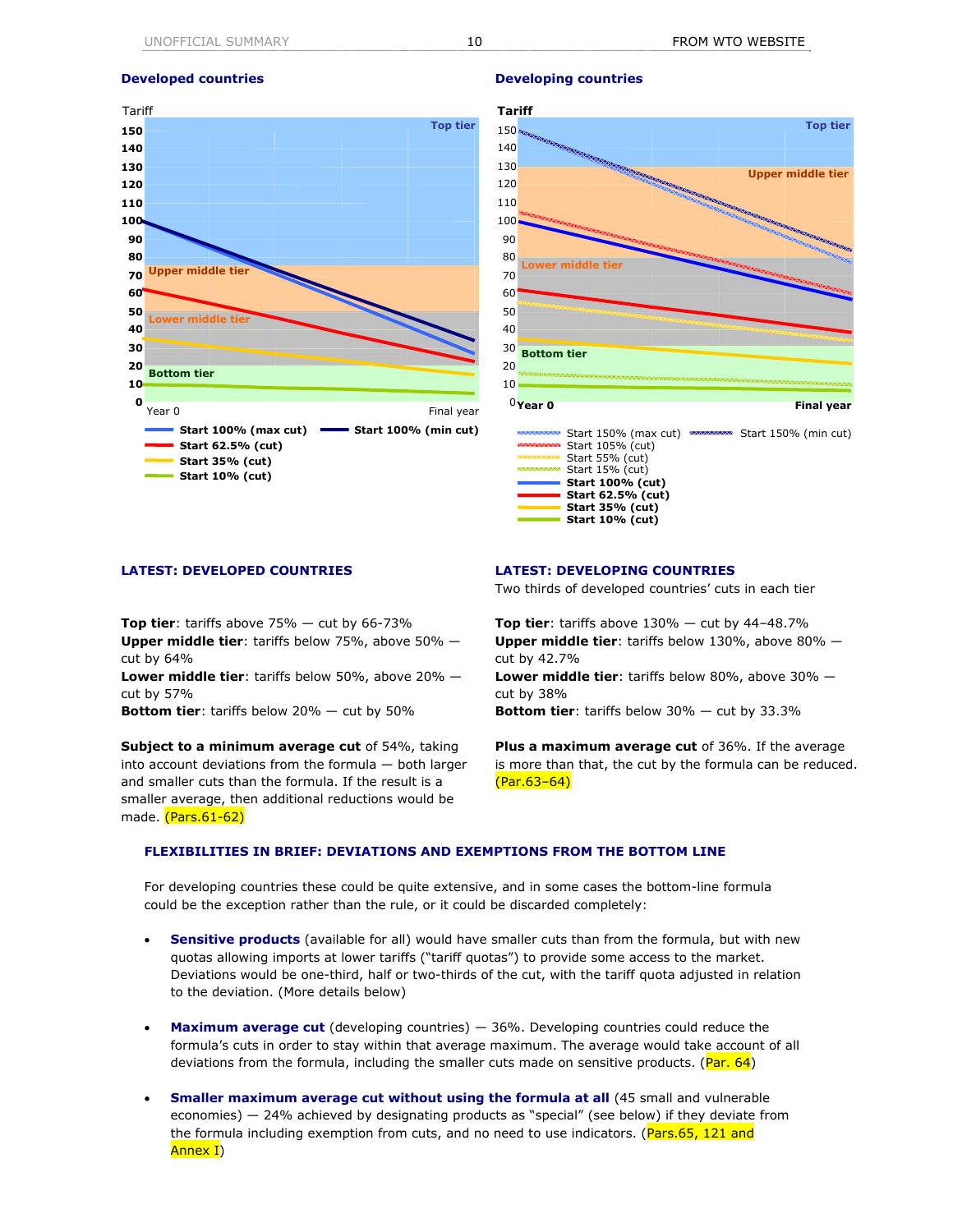- **… or smaller cuts by 10 percentage points** (45 small and vulnerable economies, those with "ceiling binding", those with "low homogeneous bindings"). (Pars.65, 119 and Annex I)
- **Smaller than formula cuts** (other recent new members) cuts can be reduced by up to 10% in the two top bands and 5% in the two bottom bands, starting one year after their current membership deals have been implemented fully and perhaps with two additional years to implement the new agreement. (Pars.66-70)
- **Would not have to make any tariff cuts**: least-developed countries, "very recent" new members (Saudi Arabia, FYR of Macedonia, Viet Nam, Tonga, Ukraine), small low-income recent new members (Albania, Armenia, Georgia, Kyrgyz Rep, Moldova), and (new) exceptionally Bolivia. (Pars.65 (footnote 9), 67–70, 142) (Revised)
- **Special products** (developing countries) The revised text is considerably simplified. It incorporates two views of special products within a single, two-tier structure. Now, 10–18% of products could be declared "special" guided by indicators for food and livelihood security or rural development (indicators in  $\frac{\text{Annex}}{\text{F}}$ ). Either up to 6% of products could be exempt cuts completely, or all products would have to have some tariff cuts. In any case, the tariff cuts on special products would have to average 10–14%. (See above for small and vulnerable economies. Recent new members have different conditions — one tenth more special products and a one-tenth smaller average cut.) (Pars. 120-122) (New)

### **TARIFF CAP**

The previous drafts' incentive for countries to restrict tariffs above 100% to no more than 4% of sensitive products (or products with quotas) has now been modified heavily with separate treatment for sensitive and non-sensitive products.

**Sensitive products** are allowed to have tariffs above 100% but those that do have to add 0.5% of domestic consumption more to the tariff quota.

In square brackets: for Iceland, Japan, Norway and Switzerland, **some non-sensitive products**' tariffs could also exceed 100%. These could be limited to 1-2% of tariff lines. There would be a payment for this: 0.5% more of domestic consumption added to the tariff quotas on all sensitive products, or the tariff cut would made 2 years faster than normal, or the tariff cut would be 5 percentage points more than normal. (Par.76) (new)

## **SENSITIVE PRODUCTS (ALL COUNTRIES)**

**What and how many?** These are sensitive essentially for political reasons — smaller cuts than the formula, can be made by all members. For DEVELOPED countries 4% or 6% of products could be "sensitive" (or two percentage points more if more than 30% of products fall into the top tier of the formula). (Par. 71)

Two options have been added in the new text for selecting sensitive products. Either they have to be products that already have tariff quotas (before the Doha Round) — sometimes confusingly abbreviated to the slogan "no new tariff quotas" — or any product can be sensitive.  $(Par.80)$  (New)

**What tariff cut?** the tariff cut would deviate from the formula cut by one-third, half or two-thirds of the formula cut. (Par. 73)

**For developing countries**, one-third more (5.3% or 8%) of products (Par.72). The deviation would be the same as for developed countries.  $(Par.73)$ 

**The payment — some more market access, via a "tariff quota"** (where quantities inside the quota are charged lower or no duty. The out-of-quota tariff is the normal rate determined by the reduction formula).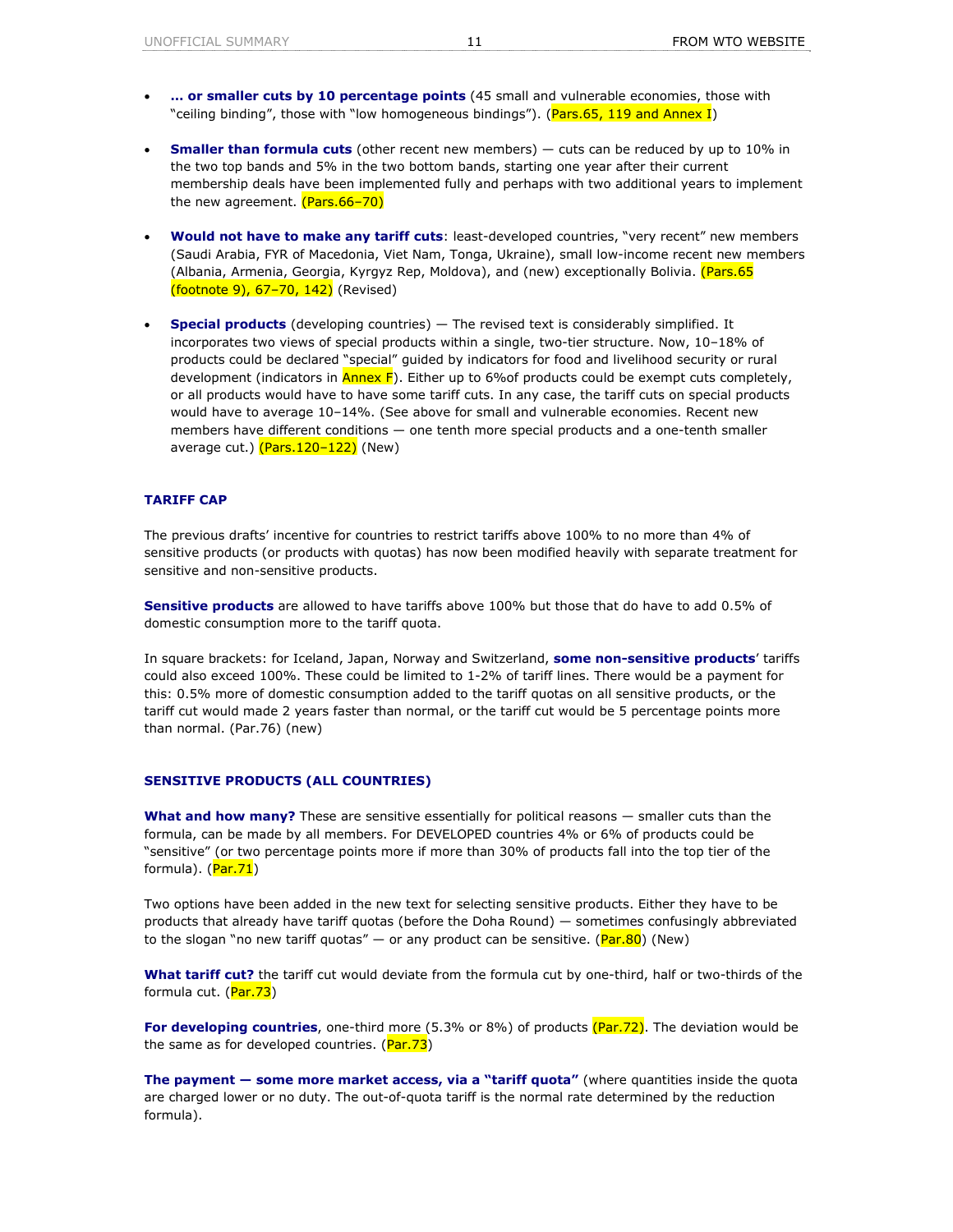In return for being allowed a smaller tariff cut, developed countries have to allow at least some quantities into their markets at a lower tariff (inside the tariff quota, which expands if a quota already exists). This new "access opportunity" would be 4% or 6% of domestic consumption if the full two-thirds deviation is applied, half a percentage point less if only half the cut is made, or one percentage point less if the deviation is the smaller one-third.  $(Par.74)$ 

The text allows countries more sensitive products (by 2 percentage points, ie, 6% or 8% of products) if they have a large number of products (more than 30% of products) in the top band of the tariff-cutting formula. For those additional products they would have to provide additional access of 0.5% of domestic consumption to their markets.

But they can provide less access if normal imports are comparatively large. The quota expansions have to be made available to all members on equal terms ("most-favoured-nation"). (Pars.74–75, 77, 79)

For developing countries the quota expansion is two-thirds of the amounts for developed countries, and domestic consumption (see below) does not include subsistence farmers' consumption of their own produce. Developing countries would also have the option of specifying sensitive products without providing tariff quota access: they would make the full tariff cut but over period three years longer than normal, or make a cut that is one quarter of the normal cut but a period that is two-years shorter than normal, and for fewer products (two thirds of the normal number). (Par.78)

**Complexity — domestic consumption**. Behind these broad principles lie some highly complex questions. A considerable amount of progress has been made since the February and May drafts in trying to resolve different positions on these.

A major question is the extent of disaggregation for identifying "sensitive products" and for the tariff quotas. Must a sensitive product be a broad category such as "cheese"? Or can it be "hard cheese", or even more detailed such as "cheddar cheese"? ("Partial designation" is the term used when countries consider some but not all products in a category to be sensitive.)

When products identified as "sensitive" are defined at a detailed or disaggregated level, this creates problems for what happens to those products. The more detailed the products, the greater the problems. There are two reasons for this. First, domestic consumption is going to be the yardstick for new or expanded tariff quotas, but data are not usually available for narrowly defined products such as cheddar cheese or wheat flour. Therefore consumption has to be estimated using "proxies" based on trade figures for the more detailed products — a subject of divergent opinions. Second, subcategories of products can be substitutes (which means they can compete with each other), so the distinctions are not always clearcut.

The latest texts reflect the result of intensive and highly technical consultations. They describe how domestic consumption should be estimated when sensitive products are identified at high levels of detail.

The method starts out by listing products that members have said could potentially be declared "sensitive" (template in Attachment A — modified). The list defines **broad product categories** by specifying the more detailed products each category includes (identified at the 6-digit coding level of the World Customs Organization's harmonized system — HS6). All categories have at least some "core" products, ie, raw or basic traded goods. Non-core products are split between those that have seen a lower amount of processing, and those that are highly processed. (Included in this revision are a number of changes to the list. Meanwhile, discussions continue.)

For example the product category "wheat" comprises 28 products identified as 6-digit codes (HS6). These include two types of wheat in the form of basic grain as "core" products, several products that have undergone a stage of processing, such as wheat flour, and finally some highly processed products such as pasta and bread.

The method then spells out how to **calculate domestic consumption for each broad category**, using available data (template in  $\frac{\text{Attachment B}}{\text{B}}$ ). Finally (template in  $\frac{\text{Attachment D}}{\text{B}}$ ), it prescribes how to **estimate the consumption of products identified at a more detailed level**, first at the 6-digit coding level (HS6), and then at a more detailed level such as 8-digit (HS8). Each detailed product's consumption is a percentage of the broad category's consumption, the percentages based on the product's share of trade in the broad category, but adjusted to ensure that normally the "core" products — which are usually the most heavily traded — have 90% or more of the category's consumption.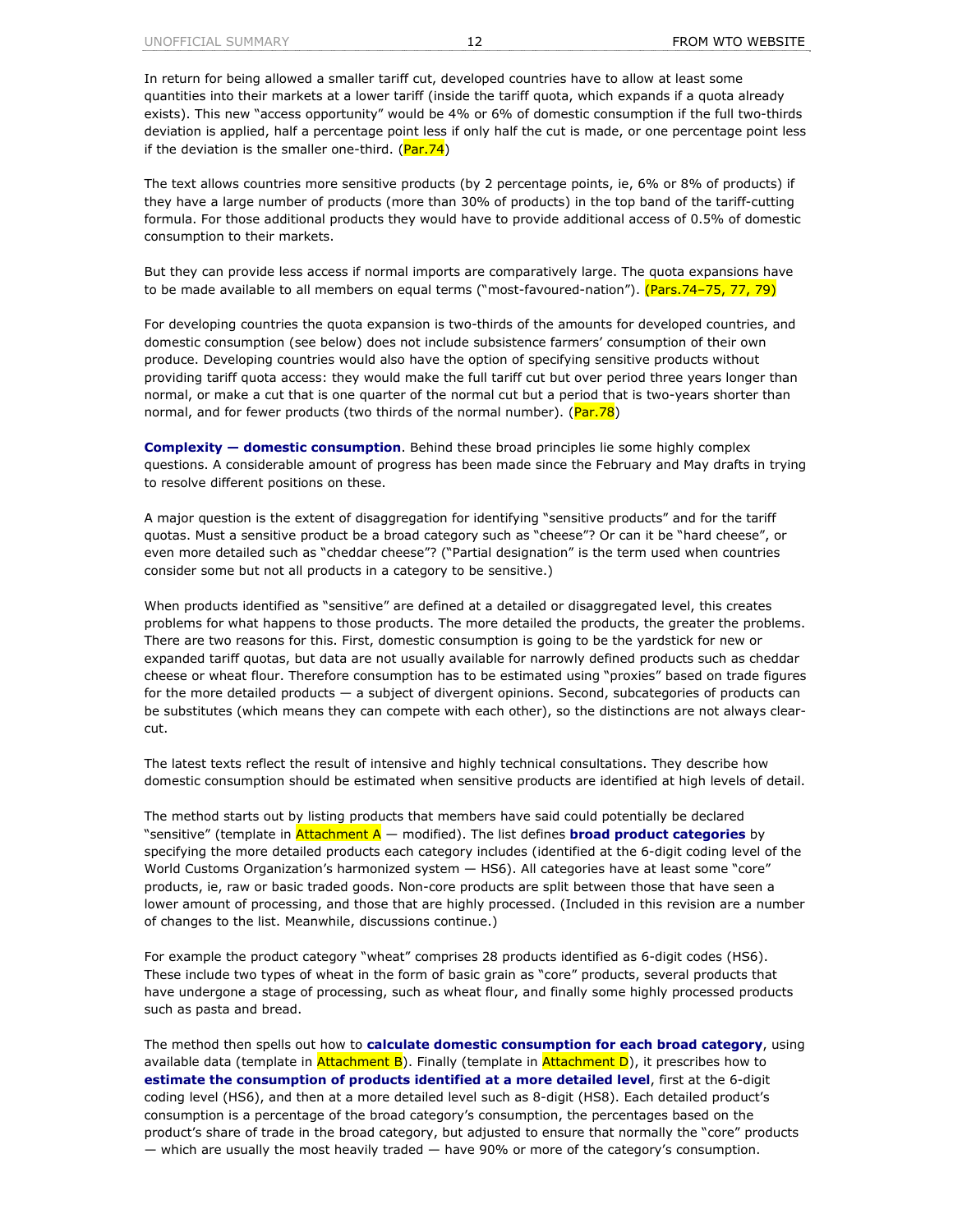(The HS6 products' consumption figures are assumed to be the same percentages of the product categories' consumption for all members, but for HS8 products, depend on the shares of imports in each country. Note that under the Harmonized System, the HS6 codes are the same for all countries, but beyond that for HS7, HS8, etc, the codes vary from country to country.)

These estimates would be used to **determine quota sizes** when the more detailed products are declared sensitive. Normally, the size of the tariff quota would depend on the estimated consumption of the sensitive products within the same broad product category. And normally, this would have to be a single tariff quota. In a few cases (no more than three product categories), a country could set two tariff quotas within a single category.

**Other disciplines, together with some flexibilities**, are included to prevent the estimates leading to quotas that are too small — including a minimum quota size ("floor") to cover cases where trade figures used (as "proxies") to estimate domestic consumption are exceptionally low. (A summary of how this works is in the diagram on the next page. See **Annex C** and Attachment Ai of paper and additional attachments for details.)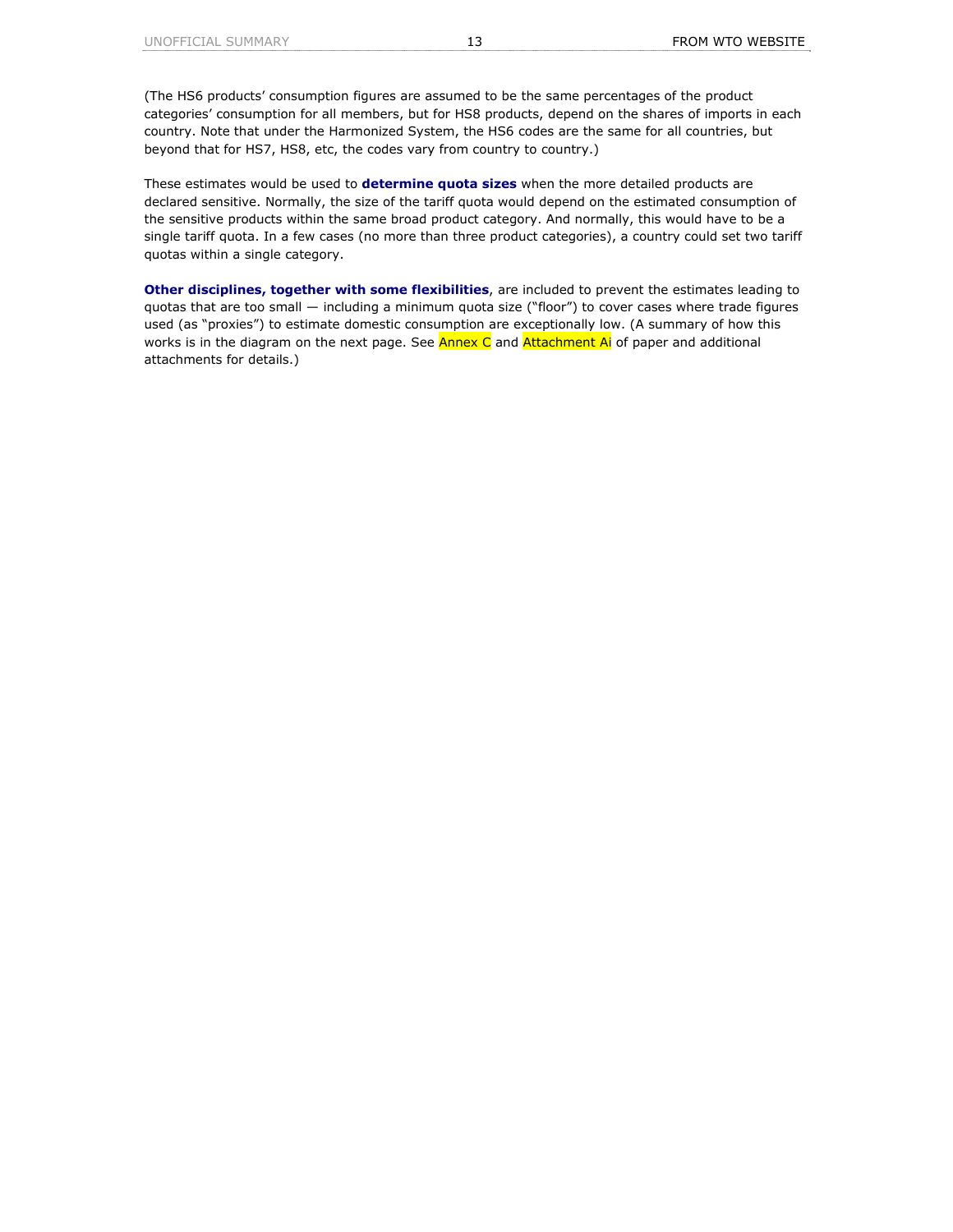### **1. DEFINE PRODUCT CATEGORY**

i.e. the HS6 products it includes, whether these are "core", "noncore processed", or "non-core highly processed", and their weights in the category's consumption (Attachment A)



**2. CALCULATE CONSUMPTION FOR PRODUCT CATEGORY** balance sheet method: production, adjusted for trade, stockholding to get consumption



**HS6** (PRODUCT A) **CORE** 

(SOME ZERO WEIGHT, SOME

**HS6** (PRODUCT E) **PROCESSED** NON-ZERO, IN STEP 1)

**HS6** (PRODUCT F) **HIGHLY PROCESSED**(ZERO WEIGHT IN STEP 1)

**VARIATION 1**. Fruit and vegetables, and eggs — narrower Product Categories, different tariff quota treatment

**VARIATION 2**. "Other" dairy products — consumption as "residual" milk + continued in STEP 2 …

shared equally among **all** noncore products (for significant consumption and quotas for sensitive processed products)

tariff-quota sub-allocation (max 2 quotas for max 3 categories having  $\geq 10$  HS6 products)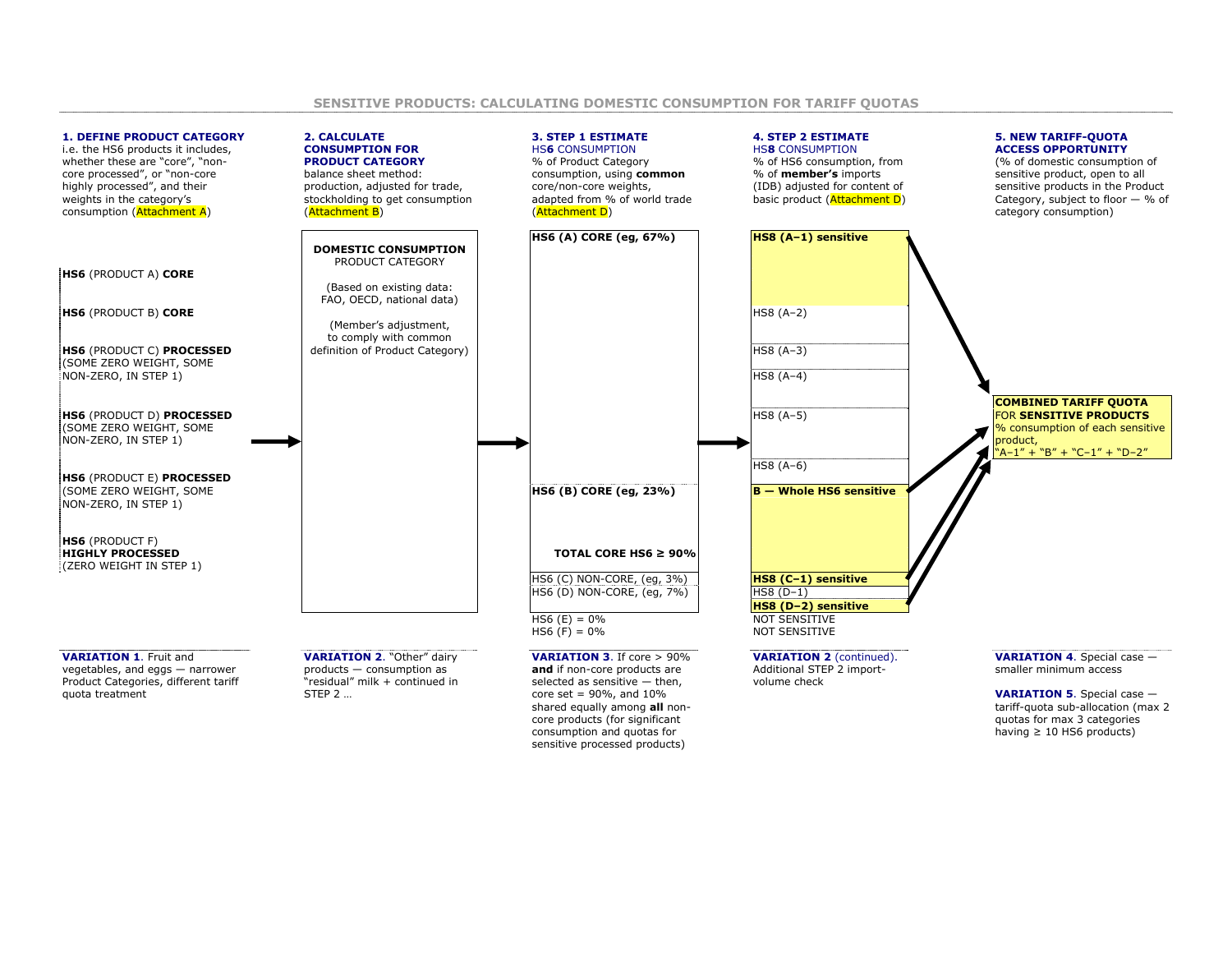## **ADDITIONAL CRITERIA AND OTHER ISSUES**

"**Tariff escalation"** (the problem of higher tariffs on processed products than on raw materials, which hinders processing for export in the country producing the raw materials). Where the escalated processed product has a tariff that is significantly above the unprocessed product (ie, by 5 percentage points or more), it would take the cut of the tier above or if it is already in the top tier, 6 percentage points added to the cut of the top tier. Sensitive products would be exempt, and the tropical products cut would override the escalation cut if it is bigger. ( $Pars.81-87$  and Annex D)

**Commodities**: This aims to strengthen provisions on tariff escalation for developing countries depending on commodity exports. It includes possibilities for eliminating non-tariff barriers and for price stabilization. (Pars.88-99)

**Simplifying tariffs**. The text includes the option for all tariffs to end up as simple ad valorem (percentages of the price) but in any case no tariffs would be made more complex than they are already. This removes the previous middle-ground alternative simplifying 90% of tariffs. In any case, more complex tariffs have to be simplified, either as ad valorem or specific duties (dollars, euros etc, per tonne, litre, etc). The text includes more technical issues such as the method of converting tariffs to their ad valorem equivalents. (Par. 100-104)

**Tariff quotas** (where a higher tariff is charged on quantities outside the quota, and a lower or zero duty for quantities inside. The out-of-quota tariff is the normal rate determined by the reduction formula). The latest revision includes provisions on bound in-quota tariffs, how much they should be cut, and whether new quotas should have zero in-quota duties. Under a simplified formulation, in-quota tariffs would be cut by 50–70% or to 0–15%, whichever gives a lower result (the number chosen in the 0–15% range acting as a ceiling on the tariffs), while tariffs of 5% or less would be eliminated within a year. Developing countries would make half of the cut without a cap or elimination. Recent new members make smaller cuts and low tariffs and those of the very recent new members would not be cut at all. (Par.105) (New)

Provisions on tariff quota administration refer to the WTO Import Licensing Agreement with additional criteria. (Pars.106–116) The text includes the proposed treatment of cases where quotas are not filled  $(Part 111-116)$  and includes a new proposed compromise on monitoring tariff quotas and improving access to the market if imports are persistently less than the quota ("underfill"). ( $\Delta n$ nex E — new)

**Tropical and diversification products** and **long-standing preferences**: the provisions are designed to accelerate liberalization of tropical products — alternative proposals suggest imports could be dutyfree if the present tariff is no more than 25% or 10%, otherwise having a range of cuts, depending on the proposal. Slower liberalization for products with long-standing preferences — alternative proposals suggest a 10-year delay in starting tariff cuts or simply two years longer to make the cuts. Where the two overlap, the tropical products (and tariff escalation) provisions could override those of preferences, except for some products (still to be identified). Recent work has focused on negotiating the lists of products in each category, but the discussion continues and therefore the lists remain unchanged.  $(Pass.138-141,$  products listed in **Annexes G and H)** 

## **SAFEGUARDS**

**1. Special safeguard (SSG).** Eliminate or reduce the number of products eligible for the current "special safeguard" to 1.5% of products. The new draft adds the possibility that developing countries eligible to use the safeguard will be able do so with no change from the present conditions. (This safeguard can be used on products whose variable duties, discretionary import licensing, quotas or import bans were converted to tariffs in the Uruguay Round, and many developing countries gave up their right to use it because they chose to set ceiling bindings instead of to "tariffy".) (Pars.117-119) (Some modifications)

**2. (The new) special safeguard mechanism (SSM).** Again, this section has been extensively rewritten and simplified, but the broad principles remain. Developing countries would be able to temporarily protect their producers by applying the new special safeguard mechanism. The text proposes options for formulas for the mechanism, and includes possible disciplines to avoid the safeguard being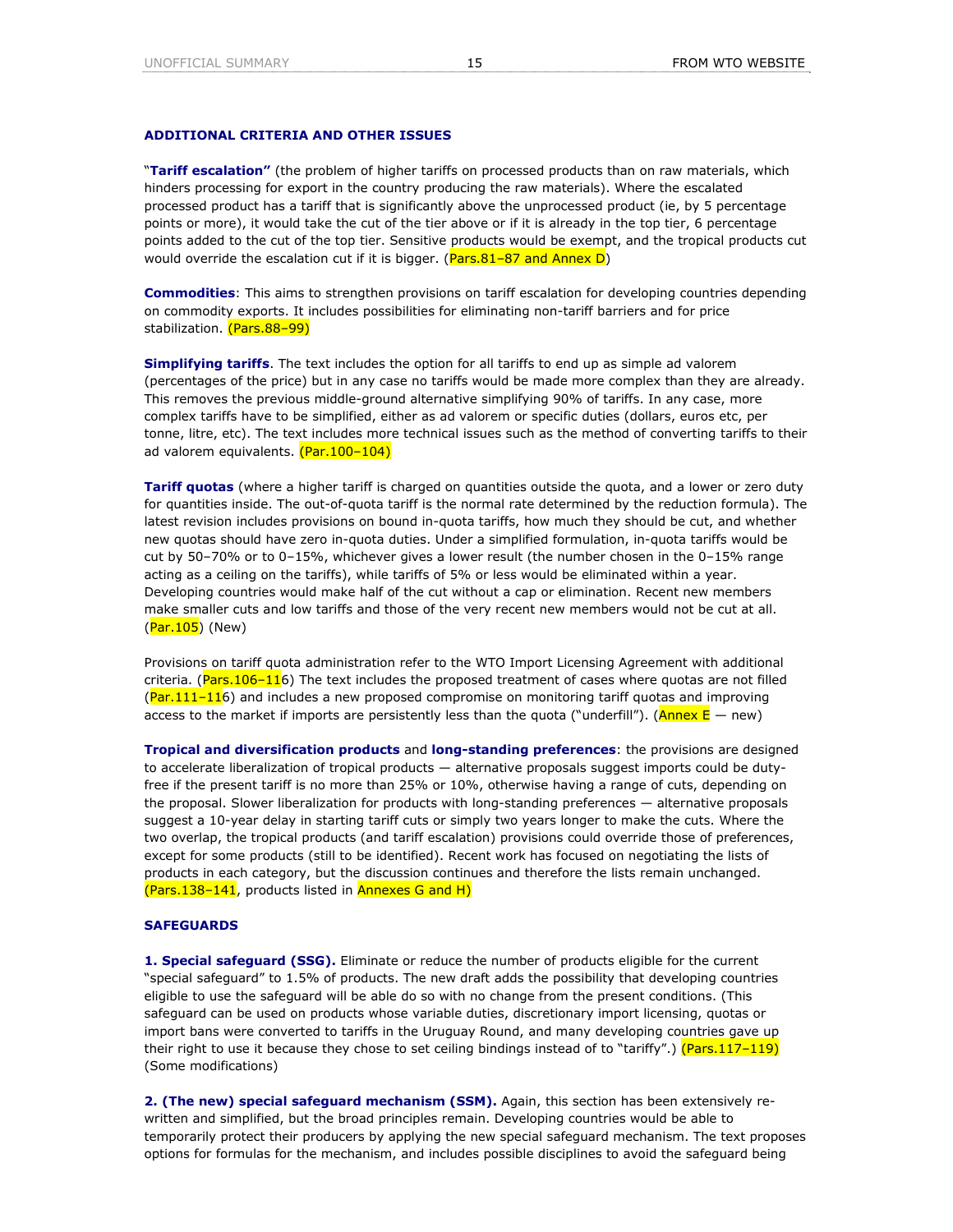triggered frequently and frivolously, and suggests when (if at all), and by how much, the increase in tariffs can exceed present bound ceilings (or "Pre-Doha Round bindings"), with more leniency proposed for small and vulnerable economies than other developing countries. (Pars.123-137)

# **LEAST-DEVELOPED COUNTRIES**

Least-developed countries would not have to reduce tariffs. The latest text also deals with duty-free and quota-free market access for at least 97% of products from these countries and says these products have preferential rules of origin (which determine whether a product qualifies as coming from a leastdeveloped country) (Pars.142–144) (New)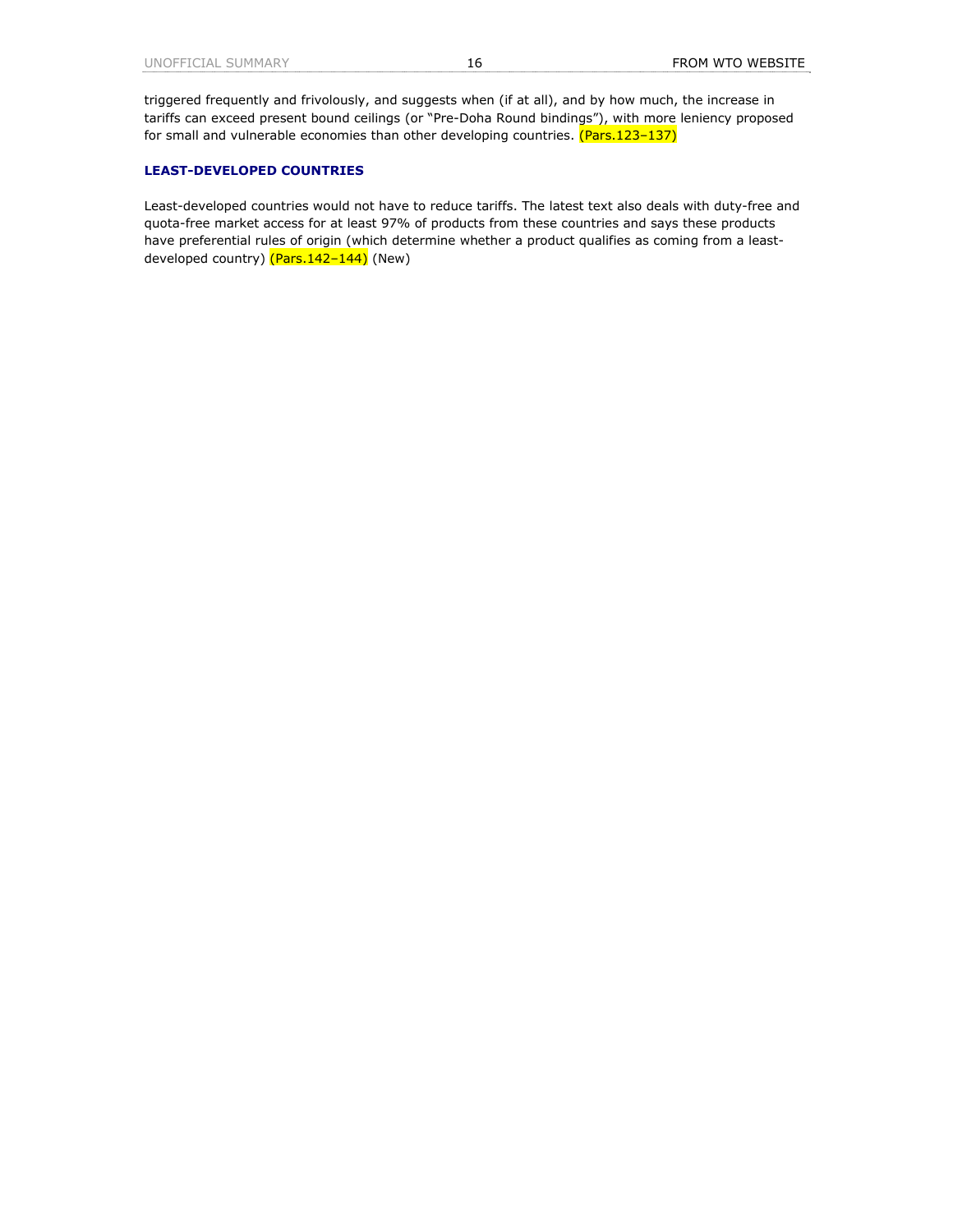# **EXPORT COMPETITION**

## **EXPORT SUBSIDIES**

Eliminate by the end of 2013 (developed countries), with half cut by the end of 2010, and options offered for cutting the subsidized quantities in the period. The elimination date for developing countries would be 2016. (Pars.152, 153) (Unchanged). A new paragraph deals with ensuring commitments on net foodimporting and least-developed countries are unaffected. (Par.151)

## **EXPORT CREDITS, EXPORT CREDIT GUARANTEES OR INSURANCE PROGRAMMES**

These would be disciplined to avoid hidden subsidies and ensure the programmes operate on commercial terms. Proposed conditions include limiting the repayment period to 180 days, ensuring programmes are self-financing (ie, not making losses over a period), etc. An earlier revision greatly simplified the text on self-financing: instead of listing criteria it just refers to recovering costs "to a commercially viable standard", over a "rolling" period of four or five years. (Annex J) (Unchanged)

For developing countries providing credit, the 180-day maximum repayment term would be reached in three steps over a period, probably four years (or by 2013 if that's earlier). Least-developed and net food-importing developing countries would be normally be allowed 360–540 days to repay (previously 360 days). Some additional flexibility in special cases would be allowed, monitored by the WTO Agriculture Committee. (Annex J) (further modified)

## **AGRICULTURAL EXPORTING STATE TRADING ENTERPRISES**

Their activities would be disciplined. A key question remains whether monopoly power would be outlawed or just disciplined. The definition of exporting state trading enterprises was simplified in the February text by referring to the relevant provisions in the General Agreement on Tariffs and Trade (Art.17). (Annex K) (Unchanged)

## **INTERNATIONAL FOOD AID**

Emergency food aid would be in a "Safe Box" with more lenient disciplines. Emergencies would be declared or appealed by relevant international organizations such as the UN, World Food Programme, Red Cross, etc.

Other food aid (ie, not emergency aid) would be disciplined to prevent the aid from displacing commercial trade, and with needs assessment, which would be under the responsibility of a UN agency.

The text gives the recipient government priority over all food aid operations, emphasizes needs assessment, and gives the UN the final say when NGOs assess needs. Members' continuing differences over monetization (ie, selling donated products to raise funds for aid) is reflected in revised options for disciplining the practice. It could be permitted under certain conditions both in emergencies and in other situations. (Annex L) (Modified)

## **COTTON**

Export subsidies would be eliminated from the start of the implementation period.  $(Par.158-159)$ (Unchanged)

# **EXPORT PROHIBITIONS AND RESTRICTIONS**

Disciplines would be tightened for introducing new export restrictions, with increased transparency and monitoring. (Pars.161-167) (Slightly modified. A new proposal from Japan and Switzerland has not received consensus support and is not reflected in this revision. Members are still discussing it.)